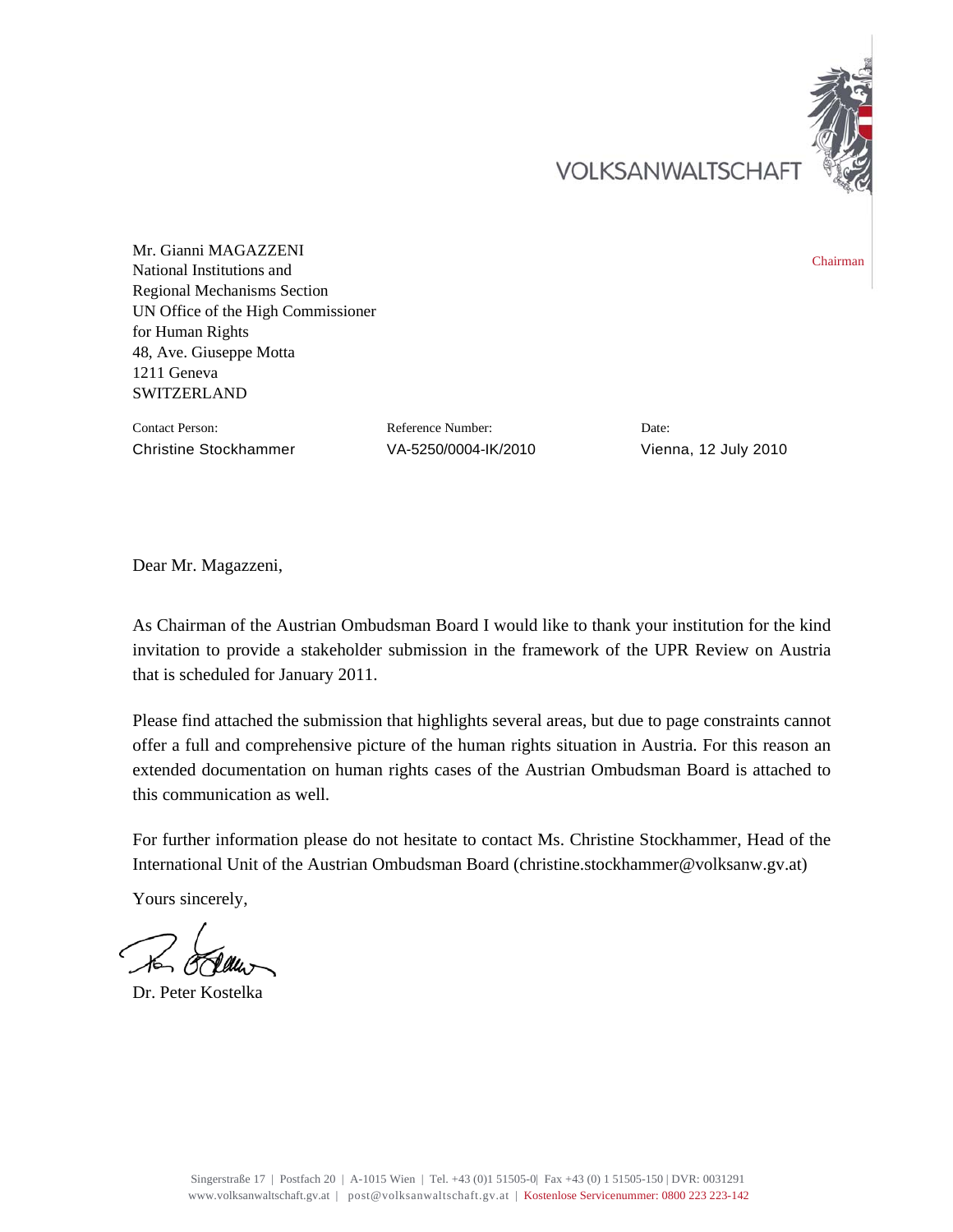## **I. General Remarks**

1. The Austrian Ombudsman Board (AOB) **welcomes the opportunity to provide input** for the UPR Review on Austria that is scheduled for 17 to 28 January 2011. The following remarks highlight several areas, but due to page constraints cannot offer a full and comprehensive picture of the human rights situation in Austria.

2. The **AOB monitors Austria's entire public administration** since 1977 by order of the Federal Constitution. It checks the legality of decisions by authorities and examines possible cases of maladministration in the public administration thus exercising public control to serve the rule of law and democracy. The AOB consists of three members who are elected by Parliament for a term of six years and can be re-elected once. The members are independent according to the Constitution. They cannot be voted out of office, recalled or divested of their office. The ombudspersons are sworn in by the Federal President.

3. As an administrative review body, the **AOB constantly has to deal with specific issues and considerations of fundamental rights**. In practice, administrative action can sometimes be classified as questionable from a constitutional point of view, in some cases even opposing fundamental rights. At the same time, administrative matters are generally considered to be not particularly sensitive regarding the respect of fundamental rights. This is the reason why the AOB traditionally provides a platform for an in-depth discussion on the status and effectiveness of fundamental rights at the international and national level. In recent years, the Ombudsman organized numerous events with respect to fundamental rights and dealt critically with national legislation and enforcement practice. This specific commitment is also reflected in the 'B' status accreditation that the AOB holds as an independent National Human Rights Institution.

4. Since 2001, the Austrian Ombudsman Board has been adding a **specific chapter on human rights to its annual reports**. This report section deals with legal problems relating to human rights that the AOB had to solve when assessing complaints about administrative misconduct and infringements of legal provisions by public authorities. Cases touching upon the fundamental constitutional requirements of the Federal Constitution are also considered as are complaints on the principle of equality, data protection and the right to respect for private and family life. Different aspects of discrimination, such as discrimination based on religion, nationality or ethnicity, are covered as well.

5. These general observations by the AOB are on **the agenda of the respective Parliamentary committee,** and form an important basis for further action. By compiling these human rights sections over the past couple of years, the AOB screened the fundamental rights situation in Austria and successfully illustrated that there was no legally regulated area of life that from the outset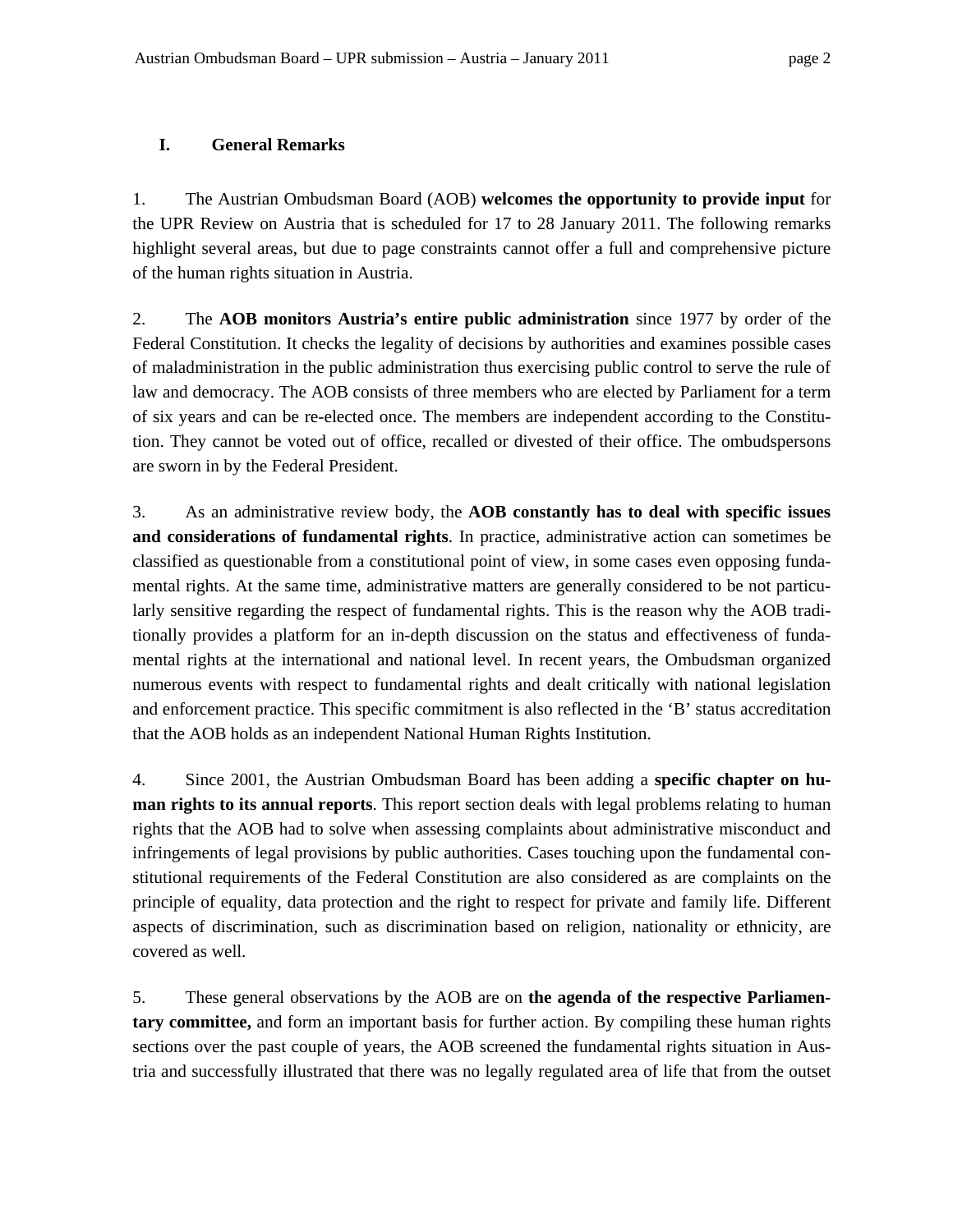can be examined separately from fundamental rights as administrative practice unfortunately sometimes suggests.

6. In taking these steps, the AOB aims to implement a **long-term strategy regarding administrative action and tradition** in Austria: Specific attention is paid to human rights aspects in the AOB investigative proceedings in order to enhance the knowledge and awareness of fundamental rights and related national judgments and rulings by the European Court of Justice and the European Court of Human Rights. In case that there is a margin of discretion for administrative authorities, which is related to human rights aspects, the AOB proactively demands that an appropriate administrative action be carried out.

7. This strategy is **based on long-lasting experience**: In an overwhelming majority of cases, the growing importance of fundamental rights and guarantees enshrined therein cannot be traced back to official procedures leading to amendments of the Austrian Constitution, but it is rooted in changes regarding the interpretation of fundamental rights related to norms and case law. Following these changes, the AOB is committed to broadening the application of fundamental rights in administrative practice to the greatest extent possible and, whenever this proves to be possible, supports an interpretation where the fundamental rights aspect of a norm has the strongest possible legal effect.

## **II. Specific Concerns**

## **Racial discrimination – tight legal framework but problematic reality**

8. **Legal protection against racial discrimination** has been enshrined in the Austrian Constitution for a long time. Despite a tight legal framework, xenophobic attitudes towards migrants and members of ethnic minorities are quite common among the population. In a 2007 report, Council of Europe Commissioner for Human Rights, Thomas Hammarberg, prompted Austria to develop comprehensive political measures against racist and xenophobic behavior aimed at all levels of society.

9. In a follow-up to this report, the **AOB thoroughly examined Austrian authorities with regard to the application of the provision that protects against racial discrimination** and gave recommendations to improve the protection against discrimination. The AOB *ex-officio* investigative proceedings were based on an Austrian NGO's campaign against racist and discriminatory job and housing advertisements in the media. In 2005 ZARA, an organization devoted to civil courage and anti-racism work, examined print and online media with respect to non-discrimination in job and housing advertisements. In only two weeks, more than 100 discriminatory advertisements were found, for example: "We are looking for a shop assistant in a shoe store. Only Austrian." Or "Apartment for rent. Only natives please".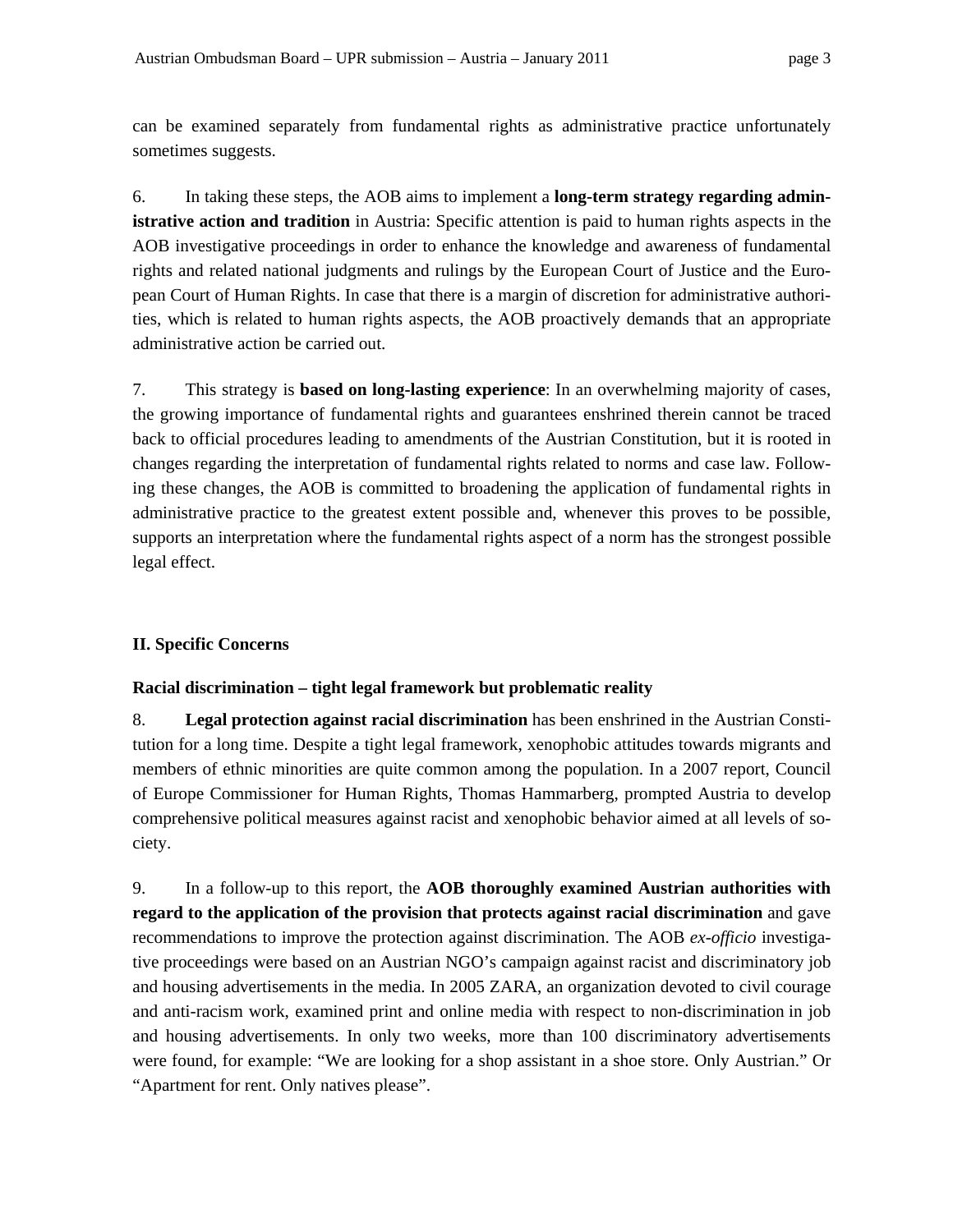10. The cases of racial discrimination were reported to the police, but ZARA was not a party in the following proceedings and therefore did not receive information from the authorities on the outcome of the charges. The AOB therefore started an *ex officio* investigation to find out how the authorities dealt with the charges and with alleged violations of the prohibition of discrimination. The case at hand is also a good example to demonstrate how the AOB and NGOs can coordinate their different tasks and responsibilities and how they can benefit from each other.

11. In the investigation, all proceedings instituted within the last one and a half years in respect of racial discrimination were examined. 112 files were thoroughly analyzed and compared. The comprehensive investigation showed that the **authorities did not follow a pattern in the application of the prohibition of discrimination**. Violations of the prohibition of discrimination were often considered as minor offences and, consequently, were not adequately prosecuted or penalized.

12. The AOB came to the conclusion that through these inconsistent and partly ineffective administrative actions Austria did not comply with its international, EC and national obligations in the fight against discrimination. Consequently, the members of the AOB officially declared this a case of maladministration and **advised the bodies of the Federal Government to make sure that an effective prohibition of discrimination would be uniformly implemented all over the country**. Furthermore, in compliance with the latest Austrian country report of the European Commission against Racism and Intolerance (ECRI), the AOB suggested that stronger protective measures against discrimination on the grounds of nationality be adopted and narrow interpretations of the definition of discrimination be strictly avoided.

13. As a response the Austrian Government as well as the Viennese Municipal Government took **action to enhance the protection against racial discrimination**. The AOB hopes that these measures ensure that a uniform and efficient protection against racial discrimination will be implemented nationwide. A change of public attitude and awareness cannot be expected until public authorities cease to consider violations of the prohibition of discrimination as "minor offences" and make sure that such offences are efficiently prosecuted and penalized. The AOB will continue to monitor this area in the future.

# **Minority rights – Bilingual place-name signs in Carinthia**

14. One of the most pressing minority rights issues in which the AOB has been actively involved in the past couple of years concerns the question of **bilingual place-name signs in Carinthia, which has been unresolved for so many years.**

15. In 2005 the **Constitutional Court overturned a directive by the Carinthian Administrative District Authority Völkermarkt** as it was violating the law. The Court obliged local authorities to install bilingual place-name signs in the communities of Ebersdorf/Drveša vas and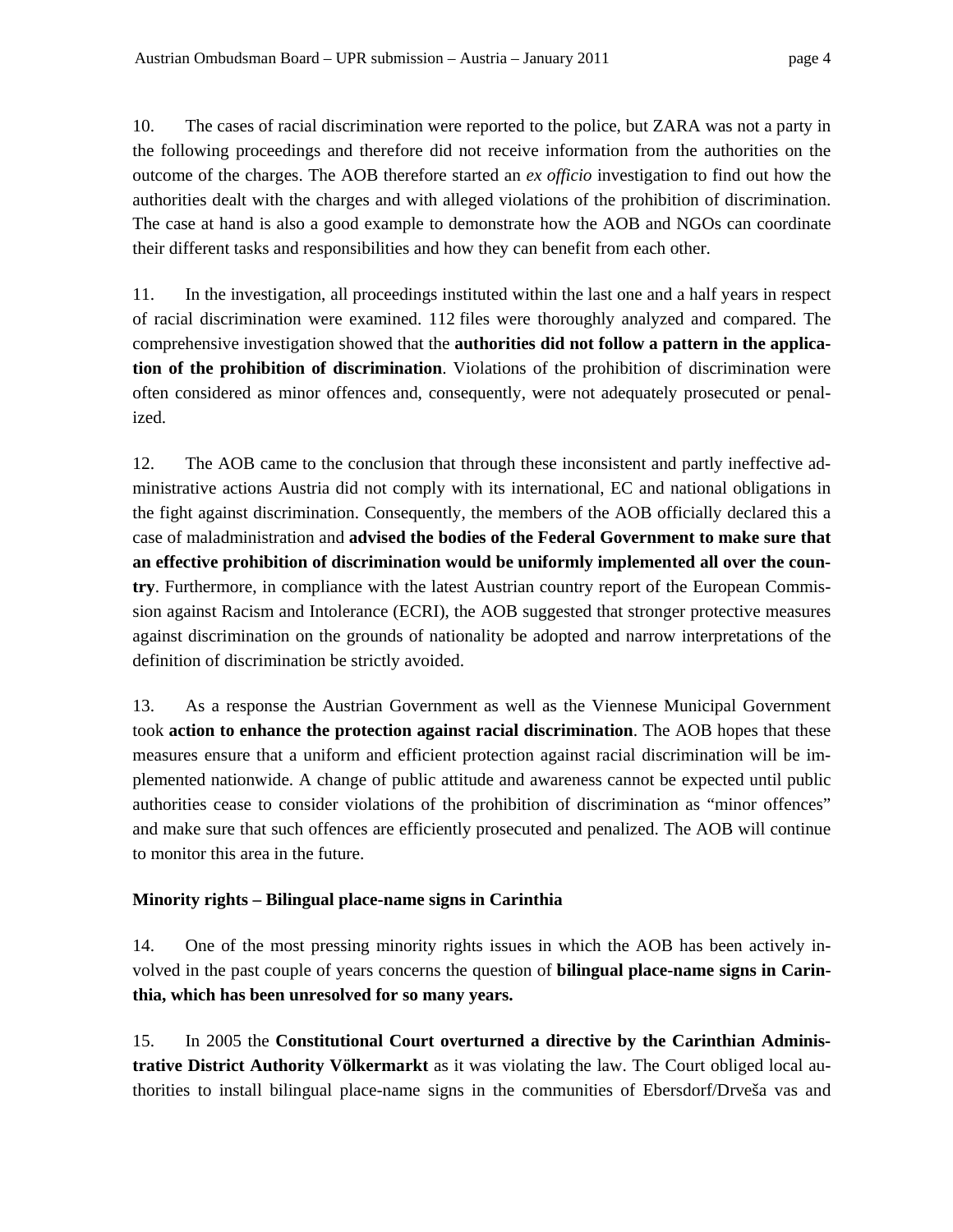Bleiburg/Pliberk. Both the then Governor of the State of Carinthia Jörg Haider and the current Governor Gerhard Dörfler announced that they wished to prevent bilingual place signs that had been deemed proper under the Constitution by the Constitutional Court. On 8 February 2006 the "displacement and reinstallation" of monolingual place-name signs was carried out in the presence and with the help of both officeholders.

16. Based on a complaint by the AOB to the Constitutional Court in 2006, the Court again overturned the directive issued by the Administrative District Authority Völkermarkt as violating the law, which had been the basis for this "place-name sign displacement". The **obligation to install bilingual place-name signs, however, was still not complied with**. The subsequently issued directives by the local authorities for Ebersdorf/Drveša vas, Bleiburg/Pliberk and Schwabegg/Žvabek provided the place names in Slovenian only on additional signs beneath the monolingual place-name signs. Again, the Constitutional Court ruled in December 2007 that the installation of place names in Slovenian on additional signs violated the law. Despite these rulings, the additional signs in these municipalities were now "screwed into" the place-name signs.

17. The AOB initiated an official investigative proceeding in order to bring its misgivings to the attention of the Constitutional Court. In the opinion of the AOB, this form of signage does not comply with the principle, which can be derived from the law relative to ethnic/national groups and minorities, that German designations and designations in the language of the ethnic/national group and/or minority be coequal and not be used in a discriminatory way. Therefore, the **AOB again filed a complaint with the Constitutional Court** to overturn the respective directives of the local authorities.

## **Prohibition of torture – conditions in Austrian prisons**

18. In 2008 and 2009 complaints were directed to the AOB concerning **conditions in Austrian prisons**, among them the Stein prison situated in Lower Austria in the city of Krems and the Garsten prison situated in Upper Austria near the city of Steyr.

19. The investigative proceeding that the AOB opened led to the result that some inmates had to share a cell designed as a single cell with a second inmate. In some of these cells, the **toilets are only separated from the rest of the room by a dividing wall and a curtain**. In November 2008, in the Stein prison 72 inmates had to live with at least one further person in a cell, which was originally designed for one single person and in which the toilet area was only separated from the rest of the cell by a wall and a curtain. In Garsten, 25 persons were being housed two inmates per cell, 19 were housed three inmates per multiple inmate cell and 12 were housed four inmates per multiple inmate cell, in which the toilet area was not properly separated.

20. Regarding the situation in Stein the **Federal Ministry of Justice** stated that double occupancy of cells designed as single cells occurred only in one wing of the Stein prison. As the Stein